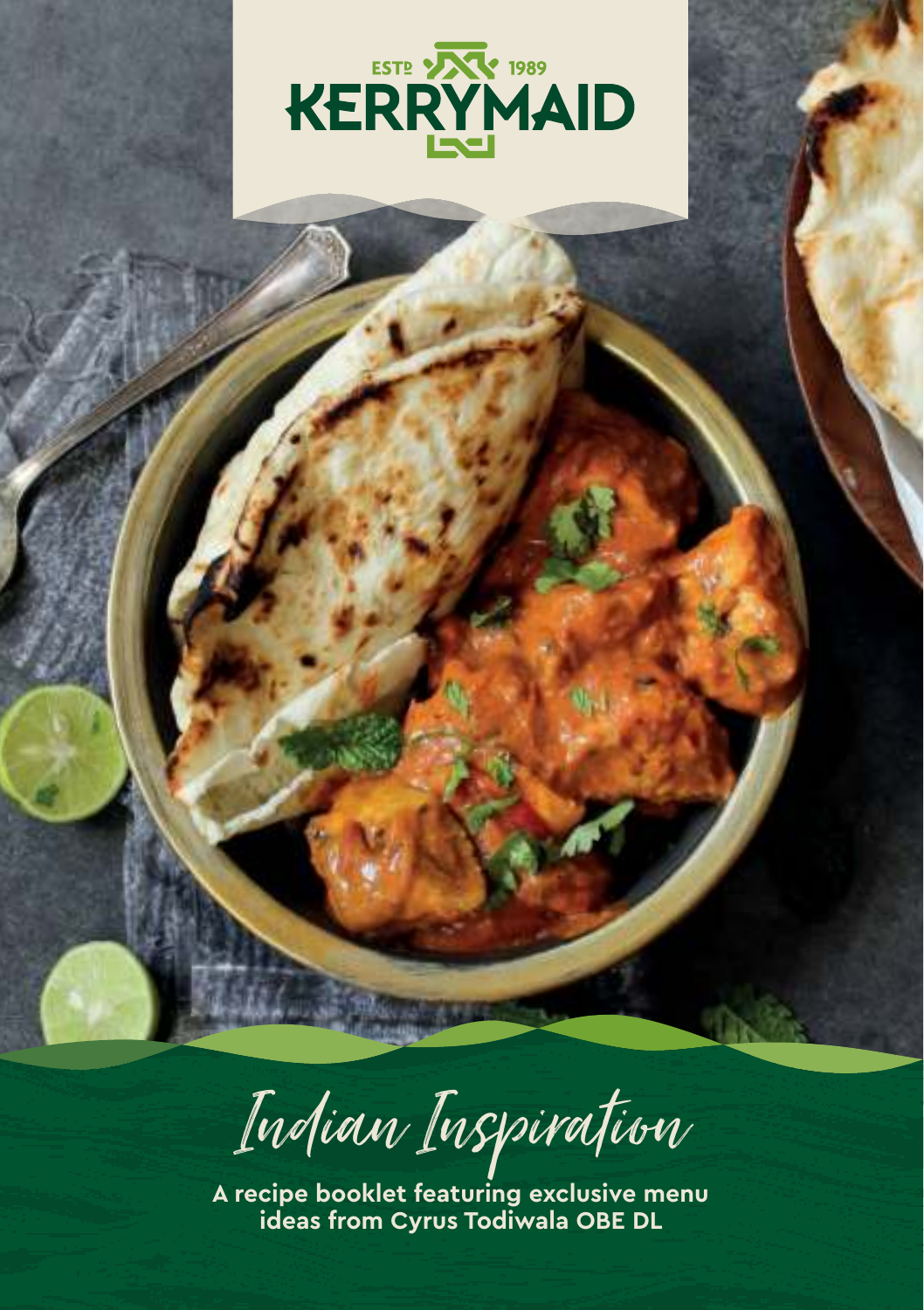## **TASTE & SPICE AND ALL THINGS NICE!**

SINCE EXPLODING ONTO THE RESTAURANT SCENE IN THE 1960s THE INDIAN CHANNEL HAS GROWN TO BECOME ONE OF THE MOST LOVED CUISINES IN THE UK. HOWEVER, AS TASTES EVOLVE AND OUR PALATES BECOME MORE SOPHISTICATED, MENUS NEED TO ADAPT TO DELIVER THESE TRADITIONAL AND WELL-LOVED FLAVOURS IN NEW AND INNOVATIVE FORMATS.

Indian cuisine can be seen as a little complicated to make at home, due to the subtle blends of taste and flavours, which are not always easy to replicate in a domestic kitchen. As such when we visit Indian restaurants we are looking for and expect to taste the authentic flavours and tastes from a range of different Indian regions that we wouldn't find at home or in a pre-prepared meal.

## **KERRYMAID'S TOP TIPS ON CREATING BRILLIANT DISHES EVERY TIME:**

**Experiment with garnishes** such as flaked coconut, poppy seeds, tamarind juice and fresh chilli



**Temper whole spices** such as mustard seeds, cumin seeds, red dry chillies, grated ginger or garlic in hot oil until they sizzle to release their full flavour



**Use Kerrymaid Single** to make curries exceptionally creamy – without the worry as it

will never split



**Source authentic ingredients** to ensure taste and flavour is accurate

**Cook with infused oil** to increase flavours; whole spices, curry leaves and ginger flavourings work well

#### **INDIAN CUISINE IS ABOUT MORE THAN JUST CURRIES; IT IS ABOUT EXPLORING DIFFERENT FORMATS OF DISHES AND THE DIVERSE FLAVOURS ON OFFER.**

Kerrymaid has teamed up with chef Cyrus Todiwala to create a range of fantastic tasting authentic Indian dishes for you to share with your customers – there is something here for every occasion – from a delicious evening meal to an inspired brunch idea.

 **CYRUS TODIWALA**  Introducing

In 1991, my family and I moved from Bombay to the UK. Despite the move there was one thing that was absolutely imperative to us as family – and that was to not lose our heritage or the authentic flavours and spices of our home country.

When we launched Café Spice Namaste four years later it was crucial that our culinary heritage shone through in the flavours and authenticity of the dishes we served our customers.

Now, more than 25 years and four restaurants later, including one in Goa, India, our mission

has not changed and while we consistently innovate and bring a fresh approach to one of the UK's favourite cuisines, traditional flavours and taste remain at the heart of our menu.

With taste our number one priority, I have worked closely with Kerrymaid, using its versatile dairy based ingredients to create a range of authentic Parsee and Bombay inspired dishes that you can replicate in your own kitchens and which will delight your customers.

Cyrus Todiwala OBE DL Chef Patron, Café Spice Namaste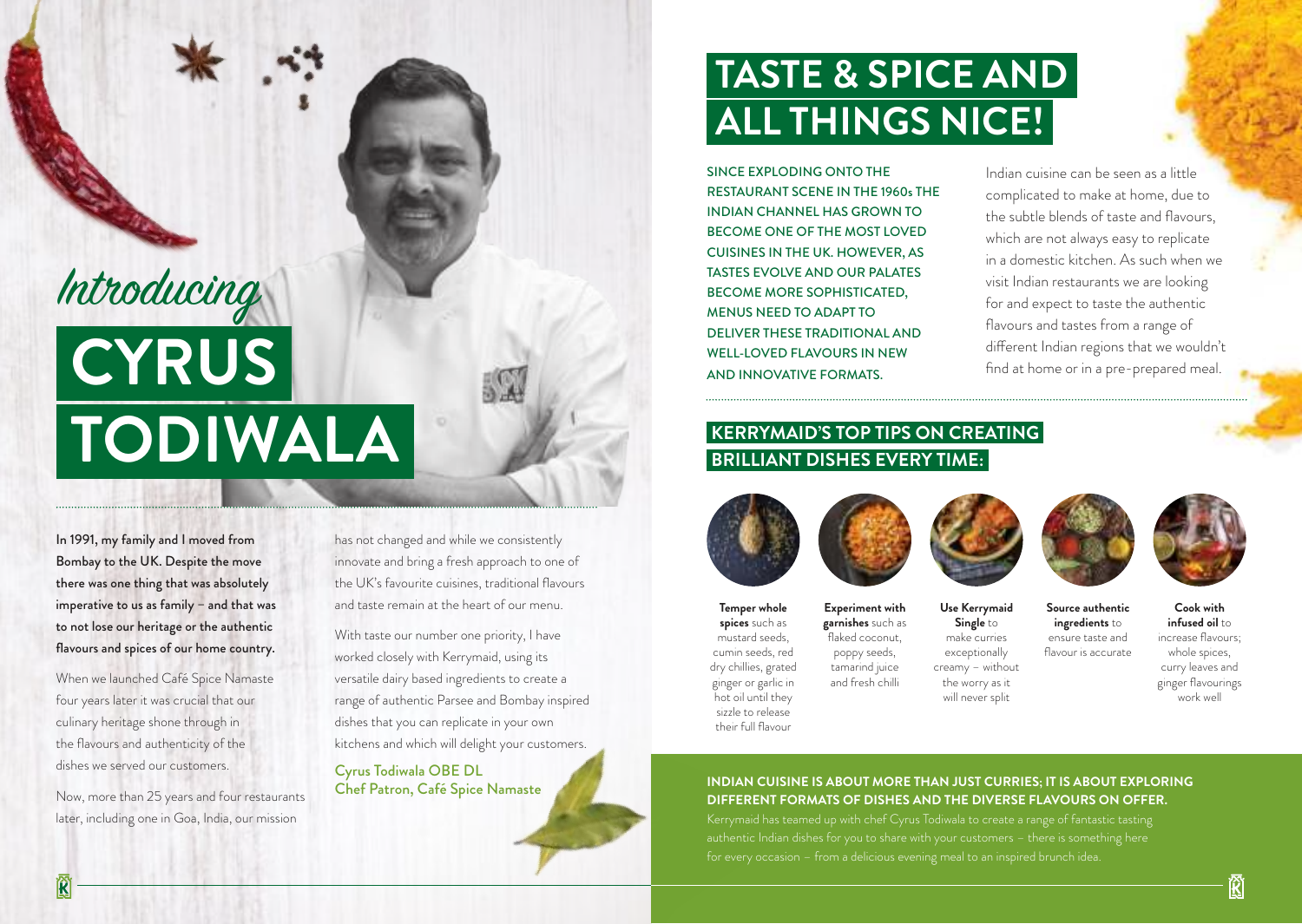

## BUTTER CHICKEN MAKHANI **PREP TIME:** 30 mins **COOKING TIME:** 1 hour

**THE CLASSIC BUTTER CHICKEN - OR CHICKEN MAKHANI - IS A STAPLE NORTHERN INDIAN DISH.** 

#### INGREDIENTS

3 tbsp **Kerrymaid Buttery** 

2 tsp red chilli powder

1 tsp sugar

½ tsp salt

½ lime juice

200g tomato paste canned

1 heaped tsp cumin

2-3 inch piece fresh ginger (grated or finely chopped)

2-3 green chilli (chopped)

200ml **Kerrymaid Double**

1 heaped tbsp coriander (chopped)

**TOP TIP: The recipe overleaf for Mala Murg Chicken Tikka will accompany this dish perfectly**

#### **METHOD**

**1** Heat **Kerrymaid Buttery** in a karahi or wok until it foams

- **2** Remove from the heat and add the red chilli powder, sugar and salt, stir well and put back onto the hob stirring for one minute
- **3** Add the tomato paste and lime juice and cook for 2 minutes on a low heat blending well

4 Add the grated ginger, half the ground cumin and green chillies and cook on a low heat

Add the **Kerrymaid Double** and simmer for 6-8 minutes

Add the cooked chicken tikkas. Check 6 the seasoning and garnish with chopped coriander and the remaining cumin powder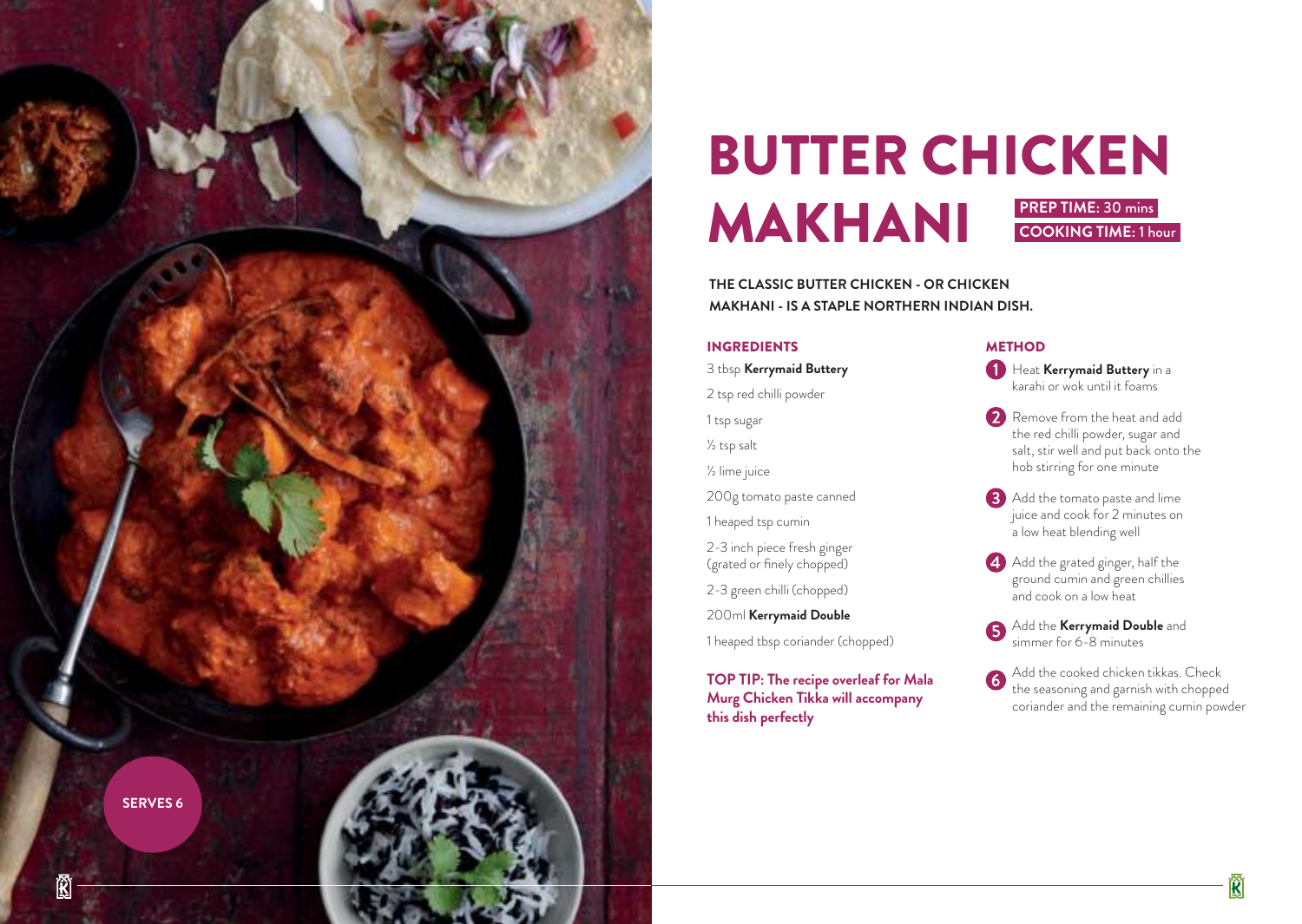

**A MILD CHICKEN TIKKA WITH PERSIAN ORIGINS CONSISTING OF CREAM, YOGURT AND CHEESE. THE WORD 'TIKKA' IS ACTUALLY PERSIAN AND SIMPLY MEANS 'A PIECE', NORMALLY REFERRING TO MEAT BUT CAN ALSO REPRESENT VEGETABLES – SO THIS CAN BE EASILY ADAPTED TO SUIT VEGETARIAN DIETS.**

#### INGREDIENTS

4 large chicken breasts cut into four to five equal pieces each. You can cut them into smaller pieces if you like.

#### 150ml **Kerrymaid Single**

3 tbsp thick yoghurt

- ½ tbsp **Kerrymaid Grated White**
- 2 inch piece finely crushed ginger
- 3 cloves finely crushed garlic
- 5 cardamom pods powdered or one level tsp ready made powder
- ½ tsp grated nutmeg
- ½ tsp mace powdered
- 1 heaped tbsp ground almonds
- 1 long finger type green chilli very finely minced
- Salt to your taste
- 1 tsp lime juice
- 1 tsp rapeseed oil

#### **Kerrymaid Buttery** for basting

#### **METHOD**

- Cut the chicken breasts into 4 equal pieces, sprinkle with salt and lime juice and set aside
- **Blend all the other ingredients together** in blender until the **Kerrymaid Grated**  White is combined - do not over blend
- Pour the mixture over the chicken and mix well
- A Marinate for at least 1 hour, but preferably overnight
- Add the **Kerrymaid Single** and simmer for 6-8 minute
- For best results chargrill the chicken 6 tikka, rotating occasionally. Place chicken on the grill spaced out and baste with **Kerrymaid Buttery.** Cook equally on each side for 4-5 minutes

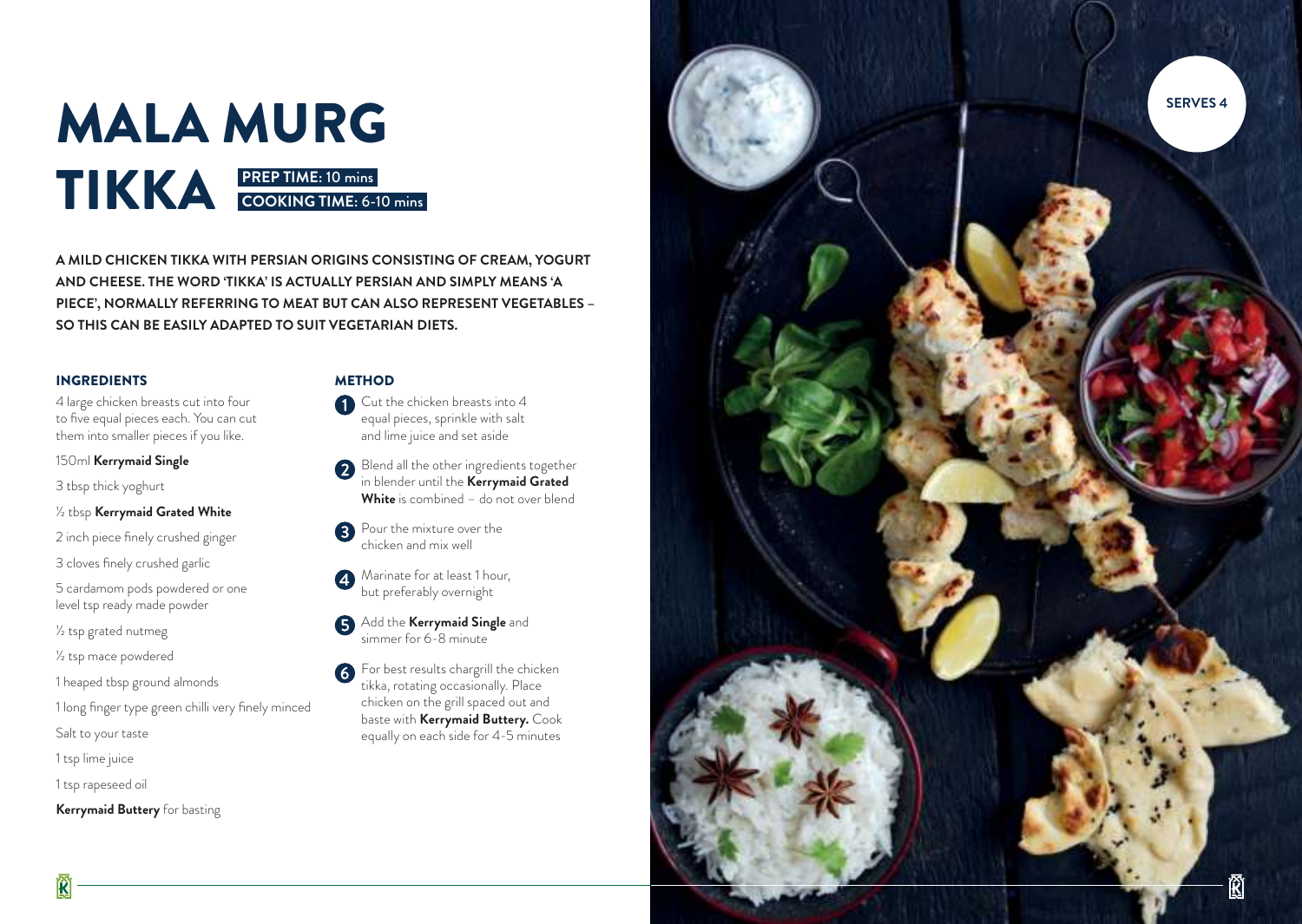

## DAAL MAKHANI

### **PREP TIME:** 2 hours plus minimum of 8 hours to soak lentils **COOKING TIME:** 1 to 1 ½ hours

**DAAL MAKHANI IS A POPULAR DISH ORIGINATING FROM THE PUNJAB REGION OF INDIA AND PAKISTAN. THE COMBINATION OF LENTILS AND KERRYMAID BUTTERY CREATE A SMOOTH SILKY TEXTURE.** 

> 2-3 long green chillies cut lengthways 4-5 garlic cloves finely chopped 2 medium tomatoes chopped coarsely 1 tsp red chilli powder

#### INGREDIENTS

200-250gms whole black urad daal

2-3 tbsp red kidney beans

2 medium sized red onions

4 inch piece fresh peeled ginger finely shredded

#### **METHOD**

Wash the black urad all in tepid water and soak approximately two inches above the beans. Leave to stand in a warm place, ideally overnight

Soak the red kidney beans in a bowl and follow the above instructions

When the daal is well soaked and well expanded, gently rub it between the palm of your hands and remove the husk. This will float to the surface when washed so lift off and discard and wash the lentils well

- Combine the black urad daal and the red kidney beans, place in a deep casserole dish and add water, 1 to 2 inches above the beans and bring gently to the boil
- Remove the foam that comes to the surface and reduce to a simmer. Add salt as desired. When both the beans

#### **TOP TIP: Serve as a side dish or with some warmed bread.**

- 1 tsp cumin seeds
- 3-4 tbs **Kerrymaid Buttery**
- 1 tbs oil

3-4 tbs **Kerrymaid Single**

are thoroughly cooked and you can mash the red kidney bean between your fingers you are ready to finish the dish

- Heat the **Kerrymaid Buttery** and oil in a saucepan or casserole dish. As soon as it is melted add the cumin seeds and stir until they change colour
- Add the ginger, garlic and green chilli and sauté until garlic turns a pale brown
- Add the chopped onions and the chilli powder and sauté until the onions turn pale
- Add the tomatoes and cook until soft, then add the boiled beans to the pot
- **Stir well, bring to a soft boil and, season to** taste. Add the **Kerrymaid Single** to serve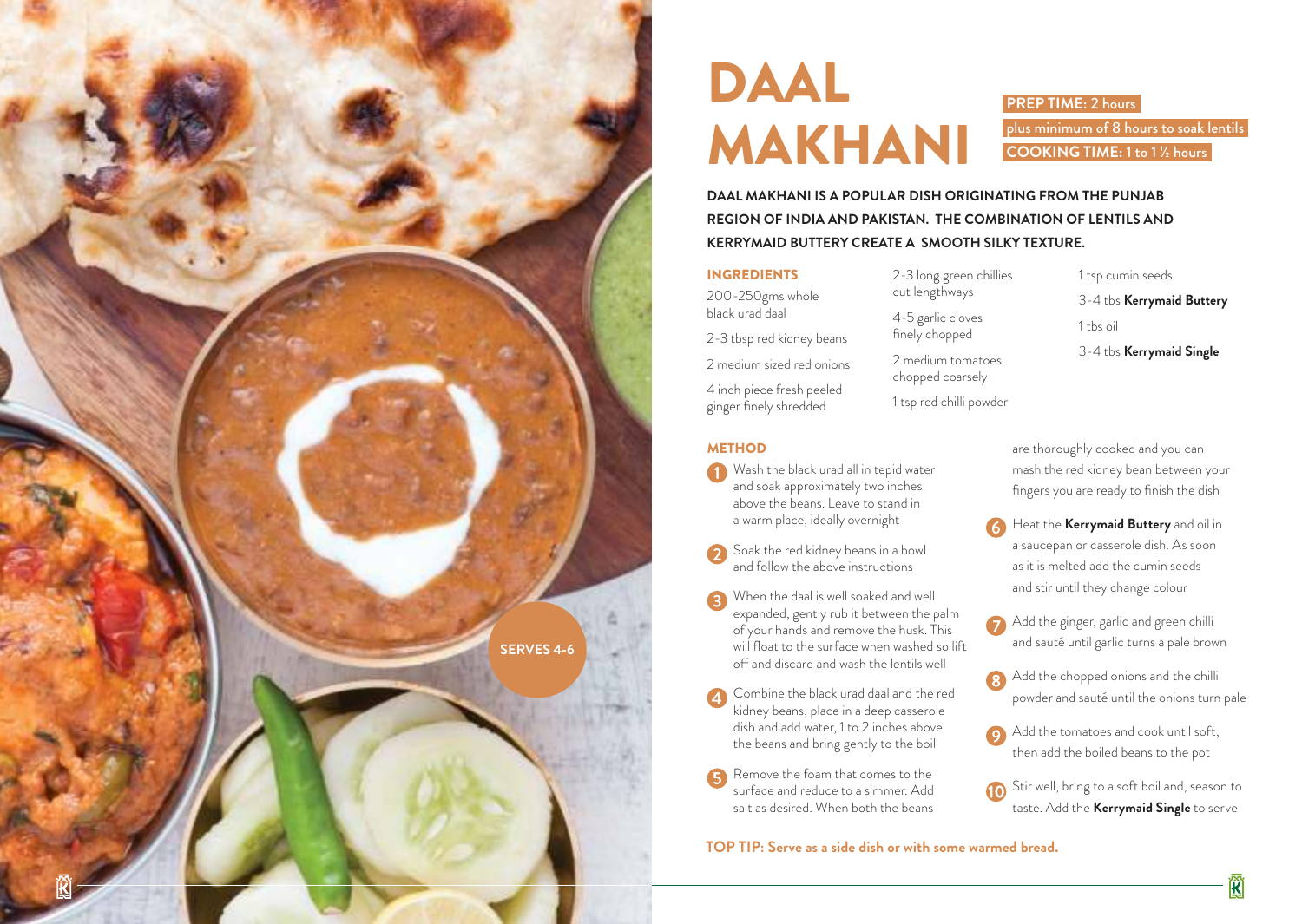

# AKOORI



**INDIAN-STYLE SCRAMBLED EGGS ARE A POPULAR PARSEE DISH, PROVIDING A SPICY, FLAVOUR-PACKED BREAKFAST OR BRUNCH – PERFECT WITH TOASTED CHAPATIS, SERVED OVER SLICES OF BUTTERED TOAST OR A TOASTED BAGUETTE. IDEAL TO EXTEND YOUR MENU INTO DIFFERENT DAY PARTS. THIS WILL DELIGHT AND SURPRISE YOUR CUSTOMERS.** 

#### INGREDIENTS

6 large eggs

- 2 medium onions (evenly & finely sliced)
- 4 garlic cloves
- ¾ of an inch (approx) fresh ginger
- 1 tomato seeded & diced
- 2 tbsp fresh coriander chopped
- 1 medium green chilli finely minced
- 1 tsp malt vinegar
- 1 tsp white sugar

#### **METHOD**

- Heat the oil and brown the sliced onions until golden. Remember to not overheat the oil and to stir the onions continuously
- Take off the heat and pat the onions dry to remove the excess oil
- Return the pan to the heat, add the ginger, garlic and green chillies and sauté until the garlic turns gold in colour
- Reduced the heat and add the spices (masalas) and continue to cook gently for 90 seconds
- Add the tomatoes, stir for 1 minute and stir the onions back in
- 6 Add the sultanas (optional)

¾ level tsp cumin powder 1 tsp coriander powder A large pinch turmeric powder ½ tsp red chilli powder 6 tbsp oil (sunflower) 1 tbsp **Kerrymaid Buttery** 35ml **Kerrymaid Single** 1 tbsp golden sultanas (optional)

½ tsp lemon juice

- Add the vinegar, lemon juice, salt and sugar. Cook for 90 seconds until the liquid evaporates
- Remove from the heat and drain the oil
- Add the **Kerrymaid Buttery**, **Kerrymaid Single** and eggs and beat them in the mixture. If adding when it's still hot, beat the eggs in a separate bowl, add the **Kerrymaid Single** and then pour into the pan, stirring continuously
- Cook on a very low heat stirring continuously to achieve a creamy texture
- When desired consistency is achieved, add the fresh coriander and season as required

#### **TOP TIP:**

**If you store the Akoori mixture in an airtight container it will keep in the fridge for up to three weeks – allowing you to spoon it by service.**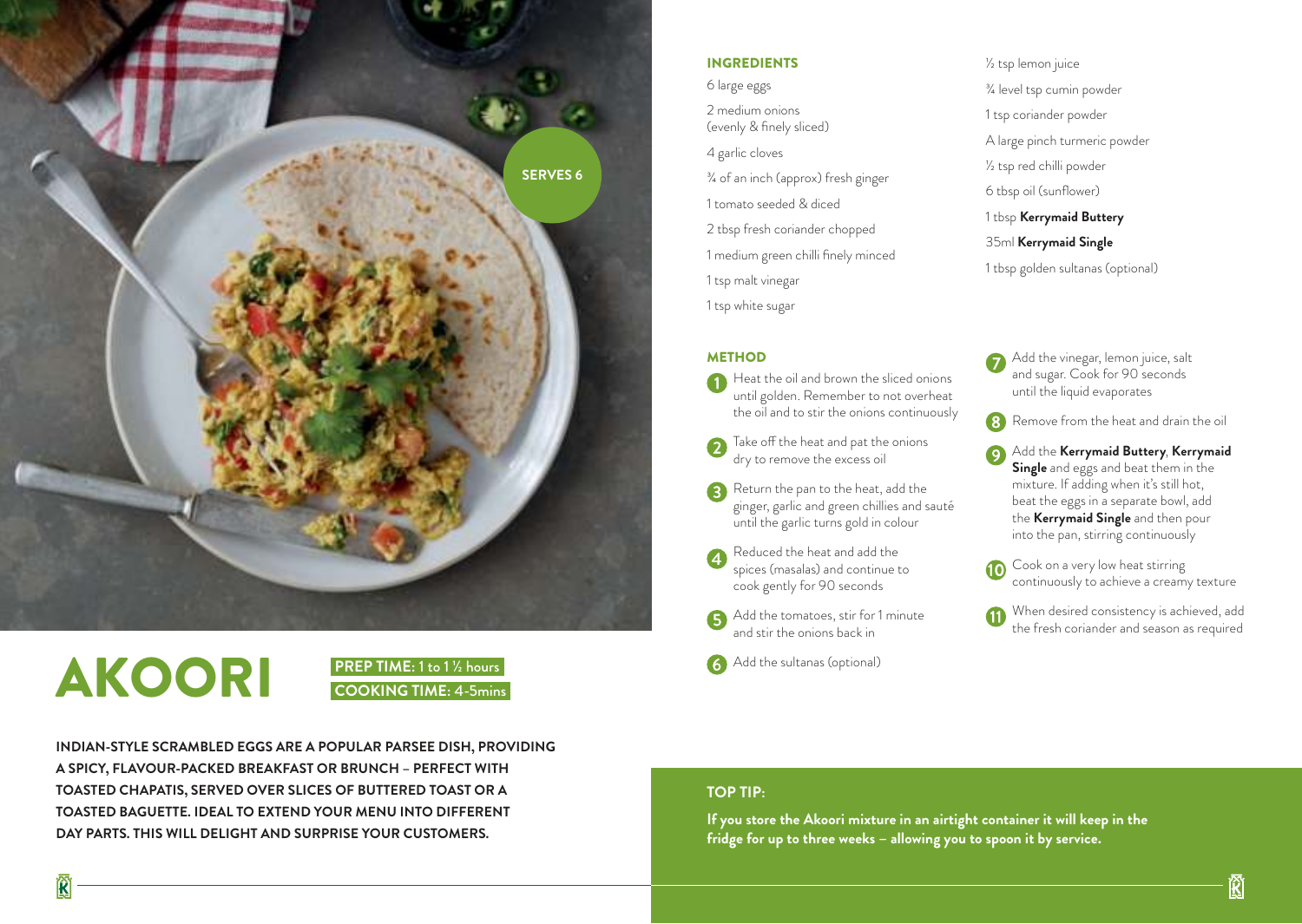# PEASEMEAL & CHOCOLATE FUDGE

### **PREP TIME:** 20 mins **COOKING TIME:** 45 mins

**A RICH AND INDULGENT VERSION OF ONE OF THE NATION'S FAVOURITE SWEET TREATS, THIS FUDGE - WITH A FRAGRANT TWIST - IS FEATURED REGULARLY ON INDIAN MENUS. CUSTOMERS WILL LOVE IT WHEN YOU PROVIDE THEM WITH SOMETHING A LITTLE DIFFERENT.**

#### **METHOD**

- **1** Melt 120gms of **Kerrymaid Buttery** until it bubbles, add the peasemeal and cook on a medium heat (this could take up to half an hour). Stir regularly and do not allow the peasemeal to discolour
- With the remaining **Kerrymaid Buttery** line a small pie dish, cake tin or glass dish roughly 10" x 5"
- When the peasemeal shows butter being released or gets a bit of a gloss add the sugar and cook until the sugar is heated through
- Combine the condensed milk and the **Kerrymaid Single**

### INGREDIENTS

350g peasemeal

1 ltr **Kerrymaid Single** 1 tin sweetened condensed milk

120g **Kerrymaid Buttery** + 40g for greasing dish

200g 70% dark chocolate (chopped)

50-100g moscovado sugar

½ tsp ground green cardamom

- Move the pan from the heat and allow to rest for 3 minutes. Pour in the liquid mixture and whisk well
- 6 Break up any lumps and work the mixture well
- Return to the heat and gradually add the chocolate pieces a little at a time,mixing well
- Once all the chocolate is beaten in and the mixture starts to come off the sides, add the cardamom powder, mix in well and pour into the buttered dish and level it out
- Cool and chill slightly and cut into pieces

**TOP TIP: Delicious served with coffee to finish off the meal perfectly.**

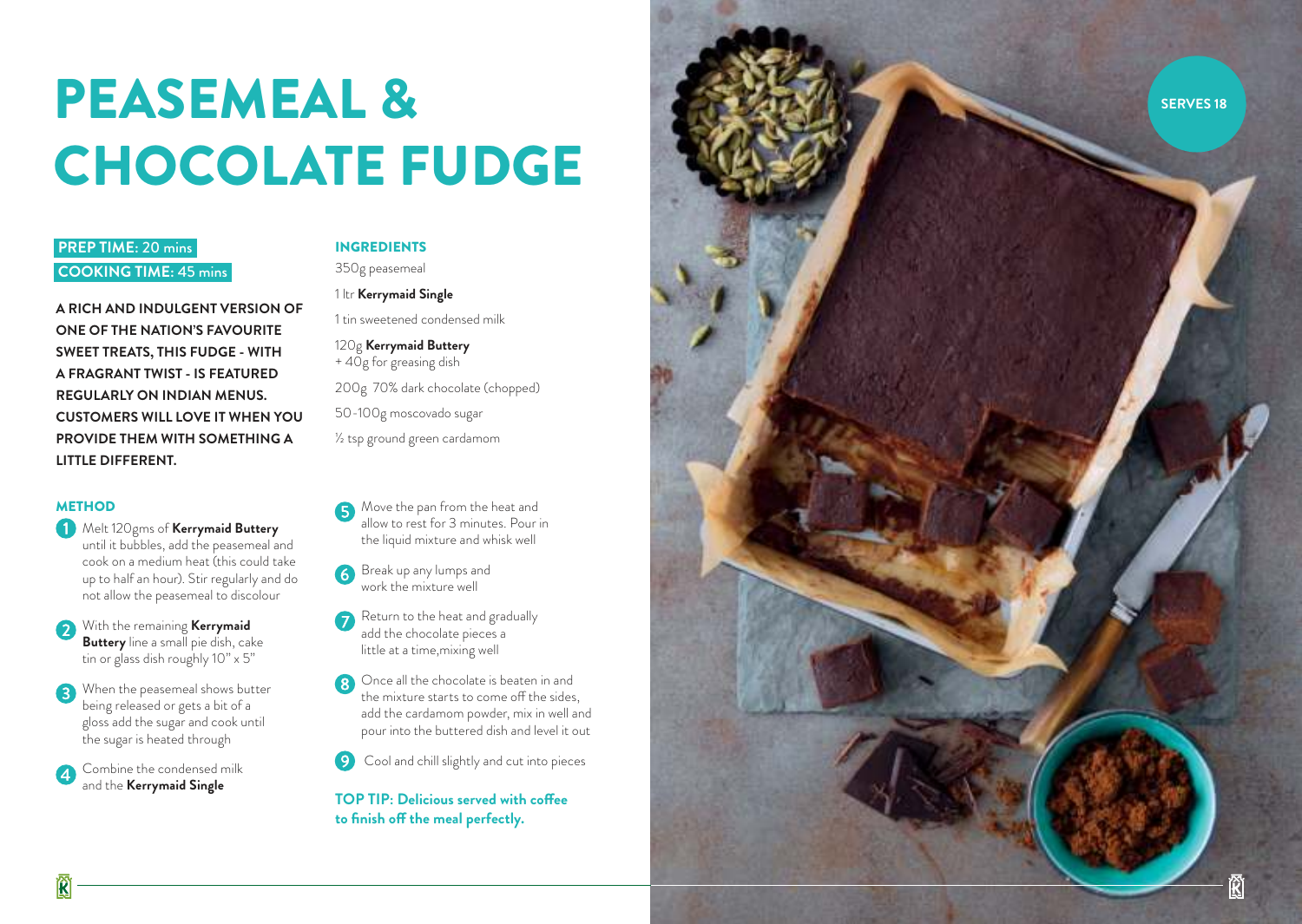

## BOMBAY BREAD PUDDING **PREP TIME:** 45 mins **COOKING TIME:** 1 hour

**A BRILLIANT TWIST ON A TRADITIONAL BRITISH MENU FAVOURITE. THIS DISH IS A GREAT WAY TO USE UP LEFT OVER BREAD FROM AN EARLIER SERVICE. IT TASTES GREAT AND MINIMISES WASTE.**

#### INGREDIENTS

2 loaves white bread

500g **Kerrymaid Buttery** (+ 100g to line the tin)

100ml oil

2 ltr **Kerrymaid Single**

3 x 400ml tins evaporated milk

2 x 300ml tins sweetened condensed milk

1 heaped tsp ground green cardamom

1 heaped tsp grated nutmeg

16 whole and 8 yolks eggs

Vanilla extract to taste

#### **METHOD**

Cut the bread into approx 1/2 inch cubes

- **A** Heat the oil and **Kerrymaid Buttery** together and add the bread. Sauté until the bread is a light golden colour. Toss well so that the **Kerrymaid Buttery** and oil is well distributed throughout
- Beat the eggs and egg yolk in a deep bowl until well blended but not over beaten - the less froth the better
- Heat the evaporated milk, the **Kerrymaid Single** and the condensed milk together until near boiling. While stirring the eggs add the milk mixture and mix well

Strain the mixture and season with the nutmeg, cardamom and vanilla

- Line the tray with **Kerrymaid Buttery,** add the cubed bread and pour in the mixture
- Bake in a combi oven at 150°C on 70 per cent dry heat and 30 per cent humidity with the fan on very low speed OR preheat a regular oven to 160 °C and leave a tray with an inch of water at the bottom and place the pudding on the shelf above. Bake for 15 minutes then reduce the heat to 150°C

Bake until golden brown then allow to cool before serving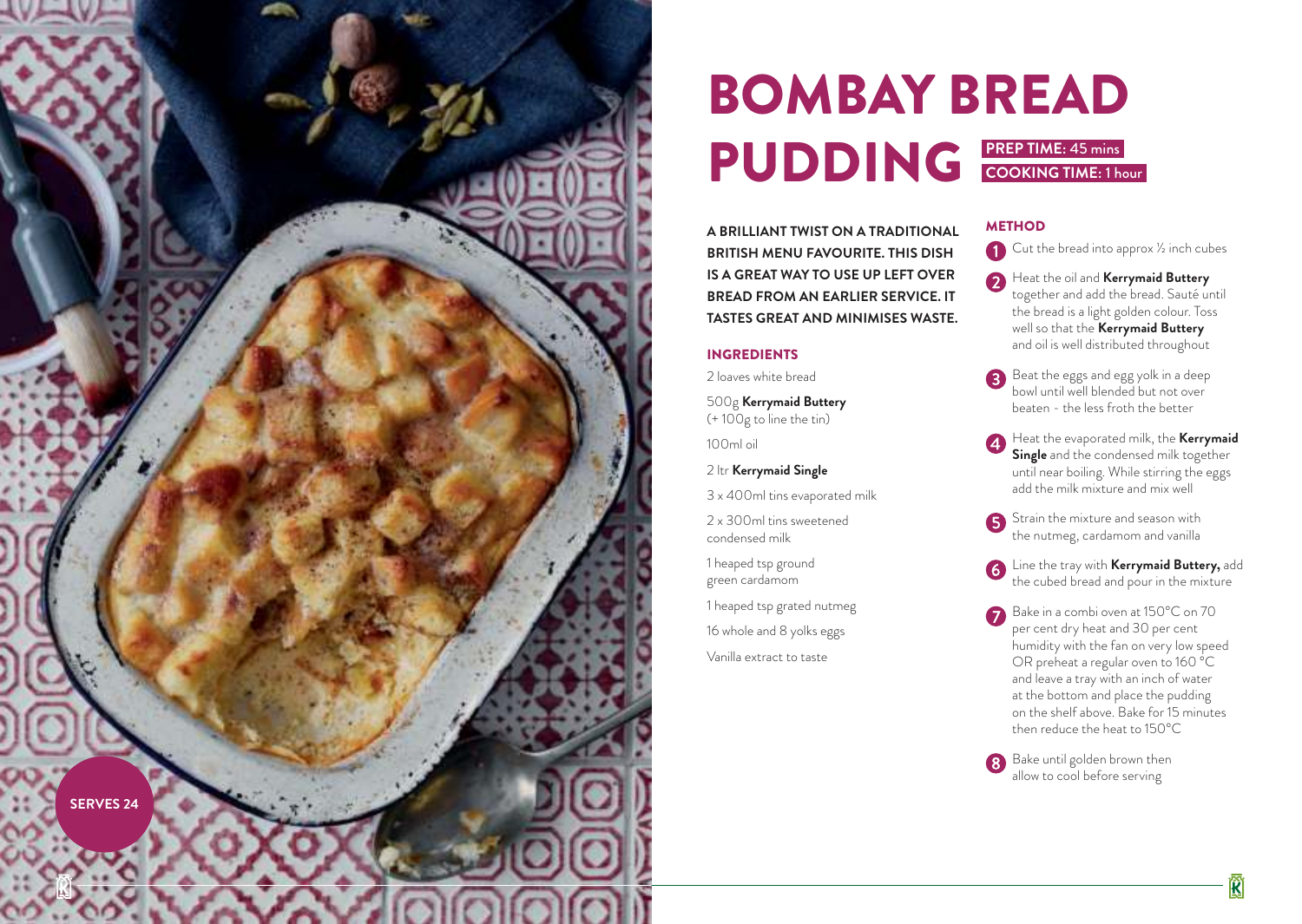# ROSE AND CARDOMOM CREME BRÛLÉE

**PREP TIME:** 30 mins **COOKING TIME:** 1 hour

**THIS RECIPE TAKES A TRADITIONAL CRÈME BRÛLÉE AND PUTS A FRAGRANT TWIST ON IT. THIS IS A REALLY GREAT WAY TO STAY TRUE TO REGIONAL CUISINE WHILST OFFERING CUSTOMERS SOMETHING THEY KNOW REALLY WELL AS THE SAVOURY CARDAMOM NOTES TRULY ELEVATE THIS SWEET DISH.** 

#### INGREDIENTS

750ml **Kerrymaid Double** 8 eggs 100g caster sugar

#### **METHOD**

- **Pour the Kerrymaid Double** into a heavy bottomed saucepan along with the cardamom pods and bring gently to the boil
- Reduce the heat and simmer gently scraping the sides clean with the spatula regularly for 3-5 minutes
- Separate the egg yolks and egg whites. Only the yolks are used in this recipe
- Pour the caster sugar into the bowl with the egg yolks and combine

6 green cardamom pods (finely crushed, but not powder)

1 tsp extract of rose 2 heaped tbsp toasted

When the cream mixture is

chopped almonds 1 heaped tbsp toasted chopped pistachios

**Kerrymaid Single** to serve

- simmering, pour it into the bowl with the egg yolk mixture
- Stir thoroughly for 2 minutes to dissolve the sugar
- Strain the mixture to remove any lumps and chill
- Add the essence of rose (if using rose water it is advisable to reduce it on heat first otherwise the mixture may be too runny)
- Preheat the oven to 150°C



- Ladle the brûlée mixture into the serving dish (or dishes)
- **Sprinkle chopped nuts equally into each** dish (the nuts might sink, but don't worry!)
- Place the crème brûlée dishes into a deep baking tray and pour hot water into the tray, until the water reaches halfway up the sides of the dishes
- Place the bain-marie into the preheated oven and cook the crème brûlée for about 8 minutes. Then reduce heat to 130°C and cook for another 10 to 12 minutes or until set firm but still with a slight wobble
- For the topping, sprinkle with caster sugar. Heat the surface with a miniblowtorch until it forms a thin layer of caramel. Alternatively, do it traditionally by spreading the sugar evenly on the top and colouring the brûlée under the grill. Turning from time to time to get an even bake
- Sprinkle again with caster sugar in a final layer and caramelise with the mini-blowtorch once again, to form a thick crunchy layer
- Serve with an individual jug of **Kerrymaid Single**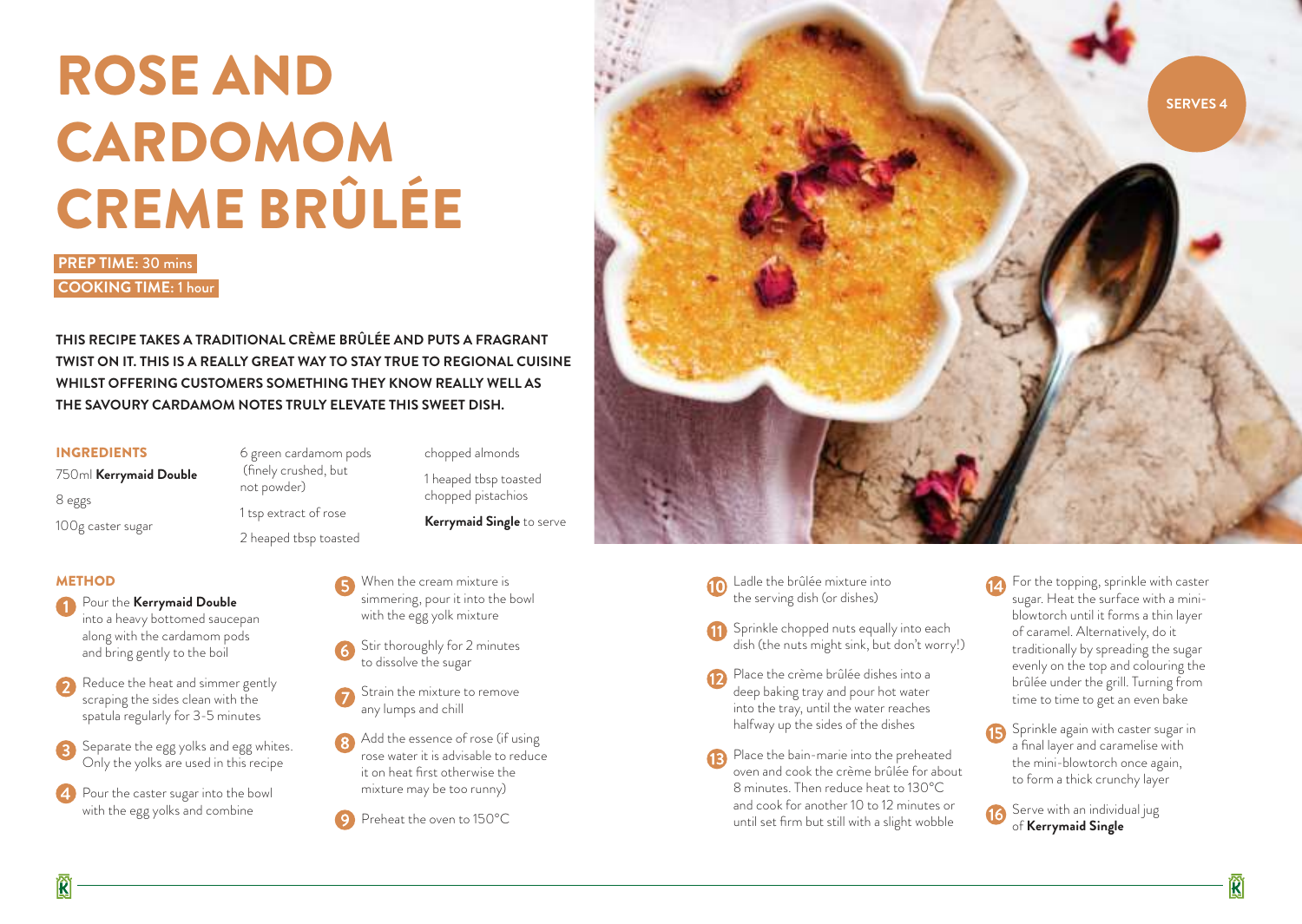

#### **KERRYMAID BUTTERY**

"We have put our dairy expertise to good use with these rich and creamy tasting spreads"

EASY<br>SPREAD **CEO** GLUTEN

**EXAMPLE OF SAKING** VEGETARIAN

#### **KERRYMAID CREAM ALTERNATIVES**

ALL THE TASTE OF FRESH CREAM

**EX GLUTEN** 

**EOR SWEET** 

KERRYMAID

GRATED WHITE

NO<br>HYDROGENATED

**BU PRESERVATIVE** 

**fat than double cream KERRYMAID** KERRYMAID DOUBLE

**Kerrymaid Double has 26% less saturated** 

**Kerrymaid Buttery has 78% less saturated fat than butter**

**KERRYMAID** 

**BUTTERY** 

KERRYMAID

SINGLE

WH PPING  $-144 - 65$ 

**Kerrymaid's cream alternatives are the only cream alternatives on the market that are free from hydrogenated vegetable oils and trans fats.**

### **KERRYMAID GRATED WHITE**



DOES NOT SPLIT WITH ACIDIC INGREDIENTS\*



BOASTING A RICH DAIRY HERITAGE, **KERRYMAID** HAS UNRIVALLED KNOWLEDGE, WHICH COMES FROM DECADES OF PASSION, DEDICATED TO CREATING THE BEST TASTING, VERSATILE DAIRY SOLUTIONS.

Kerrymaid is crafted to deliver all the taste of fresh dairy with none of the inconsistencies. Based on generations of knowledge and working closely with its customers, Kerrymaid understands that dairy is a fundamental ingredient in many authentic Indian dishes and therefore needs to be both reliable as well as great tasting.

Created by chefs, for chefs, Kerrymaid helps deliver consistent dishes time and time again.

Kerrymaid's portfolio offers versatility and functionality, and by using the range, chefs can ensure they are bringing the 'Taste of the Good Life' to their customers.

Brought to you by Kerry, a world leader in the global food industry, Kerrymaid also has access to a range of in-house expertise, from nutritionists to development chefs, at its state of the art development centre in the heart of Kerrymaid's home – Ireland.

**Visit www.kerrymaid.com to find out more.**